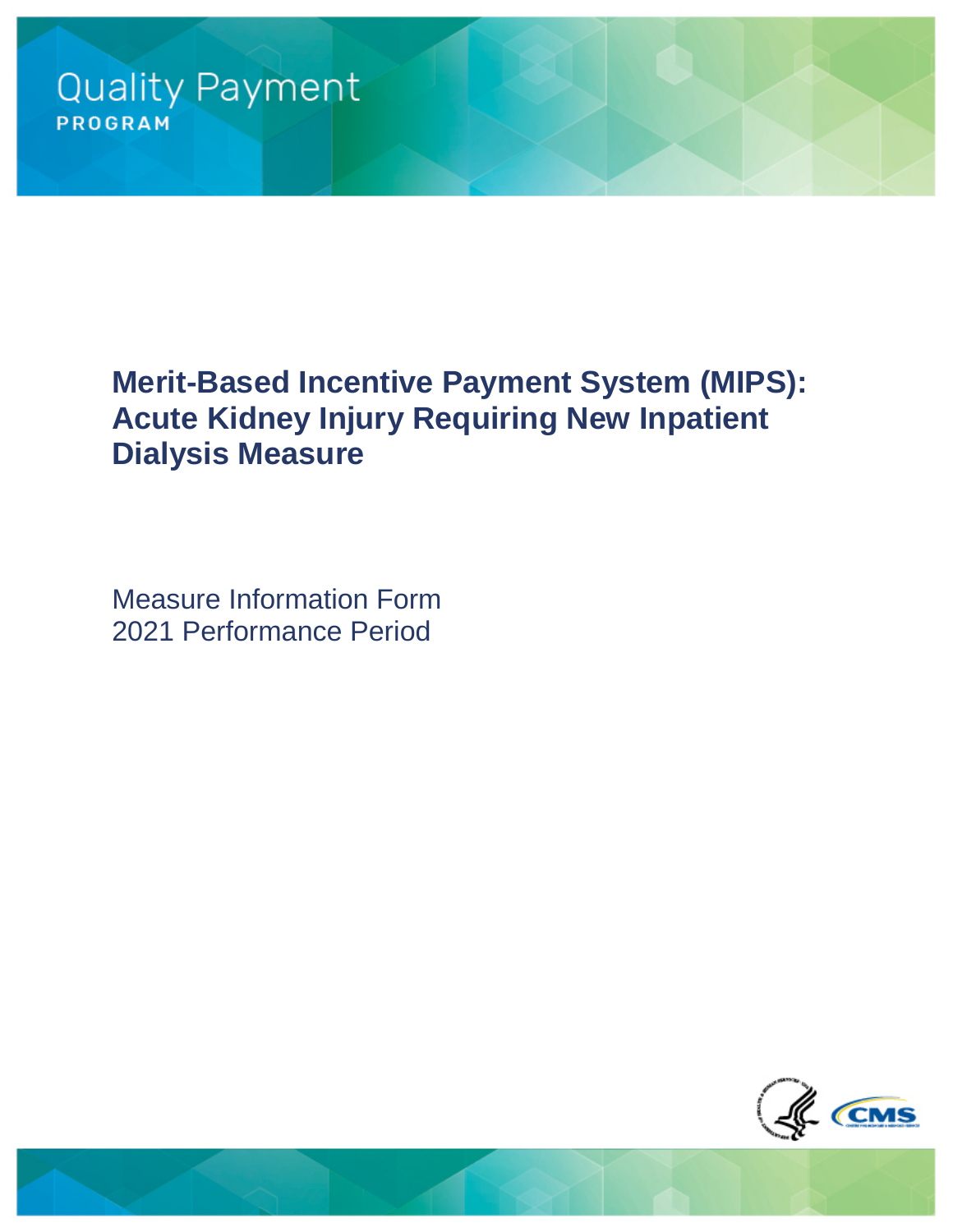# **Table of Contents**

| 1.0 |     |                                                                         |  |  |
|-----|-----|-------------------------------------------------------------------------|--|--|
|     | 1.1 |                                                                         |  |  |
|     | 1.2 |                                                                         |  |  |
|     | 1.3 |                                                                         |  |  |
|     | 1.4 |                                                                         |  |  |
|     | 1.5 |                                                                         |  |  |
|     | 1.6 |                                                                         |  |  |
|     | 1.7 |                                                                         |  |  |
|     | 1.8 |                                                                         |  |  |
| 2.0 |     |                                                                         |  |  |
| 3.0 |     |                                                                         |  |  |
|     |     |                                                                         |  |  |
|     |     |                                                                         |  |  |
|     | A.2 |                                                                         |  |  |
|     | A.3 | Assign Costs to an Episode and Calculate Total Observed Episode Cost  9 |  |  |
|     | A.4 |                                                                         |  |  |
|     | A.5 |                                                                         |  |  |
|     | A.6 |                                                                         |  |  |
|     |     |                                                                         |  |  |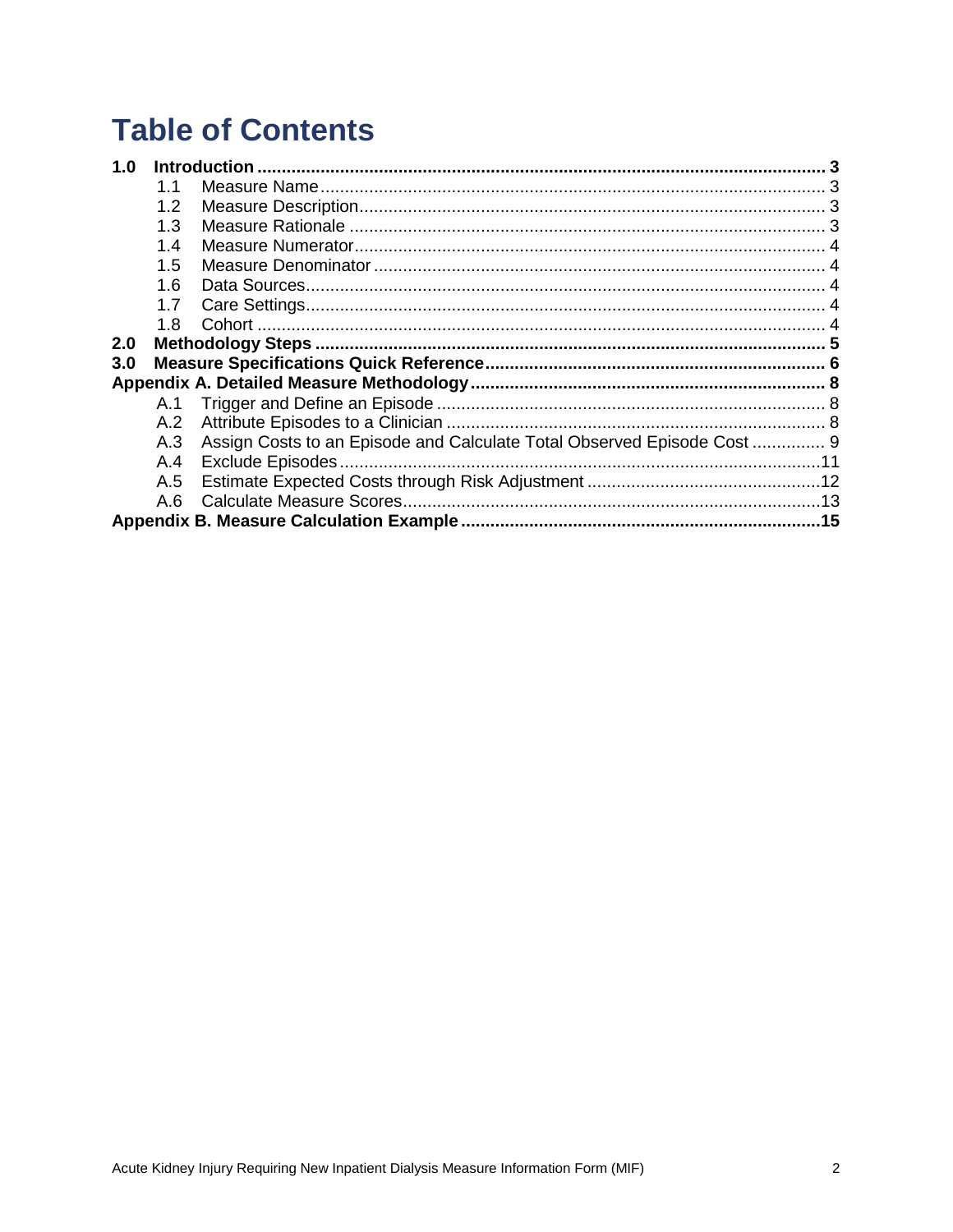# <span id="page-2-0"></span>**1.0 Introduction**

This document details the methodology for the Acute Kidney Injury Requiring New Inpatient Dialysis measure and should be reviewed along with the Acute Kidney Injury Requiring New Inpatient Dialysis Measure Codes List file, which contains the medical codes used in constructing the measure.

### <span id="page-2-1"></span>**1.1 Measure Name**

Acute Kidney Injury Requiring New Inpatient Dialysis episode-based cost measure

## <span id="page-2-2"></span>**1.2 Measure Description**

Episode-based cost measures represent the cost to Medicare for the items and services provided to a patient during an episode of care ("episode"). In all supplemental documentation, "cost" generally means the standardized<sup>[1](#page-2-4)</sup> Medicare allowed amount.<sup>[2](#page-2-5)</sup> and claims data from Medicare Parts A and B are used to construct the episode-based cost measures.

The Acute Kidney Injury Requiring New Inpatient Dialysis episode-based cost measure evaluates a clinician's risk-adjusted cost to Medicare for patients who receive their first inpatient dialysis service for acute kidney injury during the performance period. The measure score is the clinician's risk-adjusted cost for the episode group averaged across all episodes attributed to the clinician. This procedural measure includes costs of services that are clinically related to the attributed clinician's role in managing care during each episode from the clinical event that opens, or "triggers," the episode through 30 days after the trigger.

## <span id="page-2-3"></span>**1.3 Measure Rationale**

The annual expenditure of hospital-based acute kidney injury (AKI) exceeds \$10 billion, and each year there is approximately 600,000 cases of AKI.<sup>[3,](#page-2-6)[4](#page-2-7)</sup> In 2015, 4.3% of Medicare patients experienced a hospitalization complicated by AKI.<sup>[5](#page-2-8)</sup> More specifically, over a 9-year span, over 1.09 million hospitalizations involved AKI requiring dialysis (AKI-D).<sup>[6](#page-2-9)</sup> Spending for hospitalizations with AKI-D showed an increase of \$42,077 in hospitalization costs and an

<span id="page-2-4"></span> $\overline{a}$ <sup>1</sup> Claim payments are standardized to account for differences in Medicare payments for the same service(s) across Medicare providers. Payment standardized costs remove the effect of differences in Medicare payment among health care providers that are the result of differences in regional health care provider expenses measured by hospital wage indexes and geographic price cost indexes (GPCIs) or other payment adjustments such as those for teaching hospitals. For more information, please refer to the "CMS Price (Payment) Standardization - Basics" and "CMS Price (Payment) Standardization - Detailed Methods" documents posted on [the CMS Price \(Payment\) Standardization Overview page.](https://www.resdac.org/articles/cms-price-payment-standardization-overview) [\(https://www.resdac.org/articles/cms-price-payment-standardization-overview\)](https://www.resdac.org/articles/cms-price-payment-standardization-overview)

<span id="page-2-5"></span><sup>&</sup>lt;sup>2</sup> Cost is defined by allowed amounts on Medicare claims data, which include both Medicare trust fund payments and any applicable beneficiary deductible and coinsurance amounts. Claims data from Medicare Parts A and B are used to construct the episode-based cost measures.

<span id="page-2-7"></span><span id="page-2-6"></span><sup>3</sup> Lysak, Nicholas, Azra Bihorac, and Charles Hobson. "Mortality and Cost of Acute and Chronic Kidney Disease after Cardiac Surgery." Current Opinion in Anesthesiology, vol. 30, no. 1, 2017, pp. 113-117. <sup>4</sup> Chawla, Lakhmir S, Richard L Amdur, Susan Amodeo, Paul L Kimmel, and Carlos E Palant. "The Severity of Acute Kidney Injury Predicts Progression to Chronic Kidney Disease." Kidney International, vol. 79, no. 12, 2011, pp. 1361-1369.

<span id="page-2-8"></span><sup>5</sup> United States Renal Data System. 2017 USRDS annual data report: Epidemiology of kidney disease in the United States. National Institutes of Health, National Institute of Diabetes and Digestive and Kidney Diseases, Bethesda, MD, 2017.

<span id="page-2-9"></span><sup>6</sup> Hsu, Raymond K, Charles E McCulloch, R Adams Dudley, Lowell J Lo, and Chi-yuan Hsu. "Temporal Changes in incidence of Dialysis-Requiring AKI." Journal of the American Society of Nephrology, vol. 24, no. 1, 2012, pp. 37-42.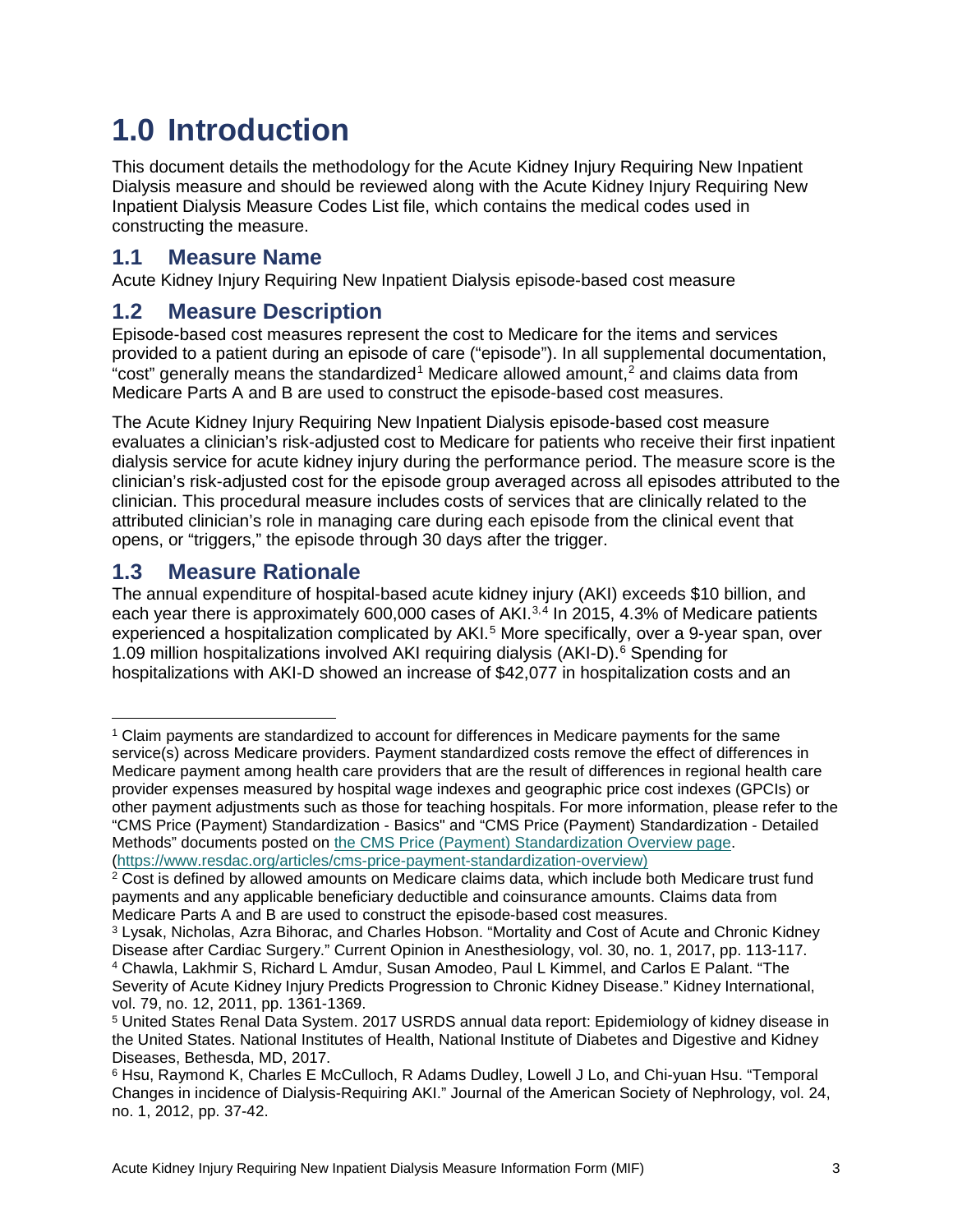increase in length of stay by 11.5 days.<sup>[7](#page-3-5)</sup> The Acute Kidney Injury Requiring New Inpatient Dialysis episode-based cost measure was recommended for development by an expert clinician committee—the Renal Disease Management Clinical Subcommittee—because of its impact in terms of patient population and clinician coverage, and the opportunity for incentivizing costeffective, high-quality clinical care in this area. Based on the initial recommendations from the Clinical Subcommittee, the subsequent measure-specific expert workgroup provided extensive, detailed input on this measure.

### <span id="page-3-0"></span>**1.4 Measure Numerator**

The cost measure numerator is the sum of the ratio of observed to expected<sup>[8](#page-3-6)</sup> paymentstandardized cost to Medicare for all Acute Kidney Injury Requiring New Inpatient Dialysis episodes attributed to a clinician. This sum is then multiplied by the national average observed episode cost to generate a dollar figure.

### <span id="page-3-1"></span>**1.5 Measure Denominator**

The cost measure denominator is the total number of episodes from the Acute Kidney Injury Requiring New Inpatient Dialysis episode group attributed to a clinician.

### <span id="page-3-2"></span>**1.6 Data Sources**

The Acute Kidney Injury Requiring New Inpatient Dialysis cost measure uses the following data sources:

- Medicare Parts A and B claims data from the Common Working File (CWF)
- Enrollment Data Base (EDB)
- Long Term Care Minimum Data Set (LTC MDS)<sup>[9](#page-3-7)</sup>

## <span id="page-3-3"></span>**1.7 Care Settings**

Methodologically, the Acute Kidney Injury Requiring New Inpatient Dialysis cost measure can be triggered based on claims data from acute inpatient (IP) hospitals.

### <span id="page-3-4"></span>**1.8 Cohort**

 $\ddot{\phantom{a}}$ 

The cohort for this cost measure consists of patients who are Medicare beneficiaries enrolled in Medicare fee-for-service and who receive their first inpatient dialysis service for acute kidney injury that triggers an Acute Kidney Injury Requiring New Inpatient Dialysis episode.

The cohort for this cost measure is also further refined by the definition of the episode group and measure-specific exclusions (see [Appendix A\)](#page-7-0).

<span id="page-3-5"></span><sup>7</sup> Silver, Samuel A, Jin Long, Yuanchao Zheng, and Glenn M Chertow. "Cost of Acute Kidney Injury in Hospitalized Patients." Journal of Hospital Medicine, vol. 12, no. 2, 2017, pp. 70-76.

<span id="page-3-6"></span><sup>&</sup>lt;sup>8</sup> Expected costs refer to costs predicted by the risk adjustment model. For more information on expected costs and risk adjustment, please refer to Section A.5.

<span id="page-3-7"></span><sup>&</sup>lt;sup>9</sup> For information on how LTC MDS data are used in risk adjustment, please refer to Section [A.5.](#page-11-0)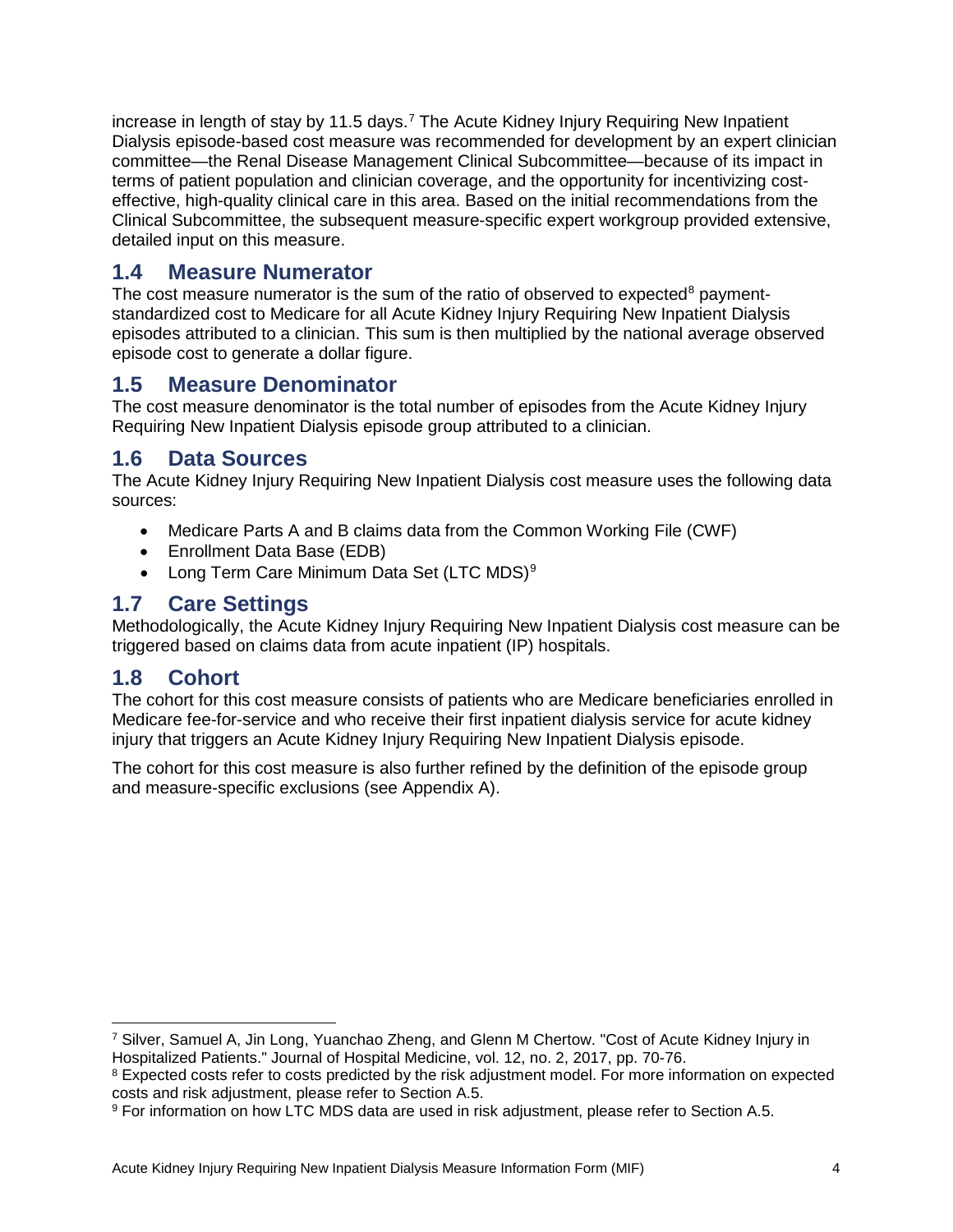# <span id="page-4-0"></span>**2.0 Methodology Steps**

There are 2 overarching processes in calculating episode-based cost measure scores: episode construction (Steps [1-](#page-4-1)[3\)](#page-4-2) and measure calculation (Steps [4](#page-4-3)[-6\)](#page-4-4). This section provides a brief summary of these processes for the Acute Kidney Injury Requiring New Inpatient Dialysis cost measure, and [Appendix A](#page-7-0) describes the processes in detail.

- <span id="page-4-1"></span>1. **Trigger and define an episode**: Episodes are defined by billing codes that open, or "trigger," an episode. The episode window starts on the day of the trigger and ends 30 days after the trigger. Some episodes may also be excluded based on other information available at the time of the trigger.
- 2. **Attribute the episode to a clinician**: For this procedural episode group, an attributed clinician is either a nephrologist who bills an inpatient evaluation and management (E&M) service during the IP stay or any clinician who bills a dialysis trigger procedure code during the IP stay.
- <span id="page-4-2"></span>3. **Assign costs to the episode and calculate the episode observed cost**: Clinically related services occurring during the episode window are assigned to the episode. The cost of the assigned services is summed to determine each episode's standardized observed cost.



#### **Figure 1. Diagram Showing an Example of a Constructed Episode**

- <span id="page-4-3"></span>4. **Exclude episodes**: Exclusions remove unique groups of patients from cost measure calculation in cases where it may be impractical and unfair to compare the costs of caring for these patients to the costs of caring for the cohort at large.
- <span id="page-4-5"></span>5. **Calculate expected costs for risk adjustment**: Risk adjustment aims to isolate variation in clinician costs to only the costs that clinicians can reasonably influence (e.g., accounting for patient age, comorbidities and other factors). A regression analysis is run using the risk adjustment variables as covariates to estimate the expected cost of each episode. Then, statistical techniques are applied to reduce the effect of extreme outliers on measure scores.
- <span id="page-4-4"></span>6. **Calculate the measure score:** For each episode, the ratio of standardized total observed cost (from Step [3\)](#page-4-2) to risk-adjusted expected cost (from Step [5\)](#page-4-5) is calculated and averaged across all of a clinician's or clinician group's attributed episodes to obtain the average episode cost ratio. The average episode cost ratio is multiplied by the national average observed episode cost to generate a dollar figure for the cost measure score.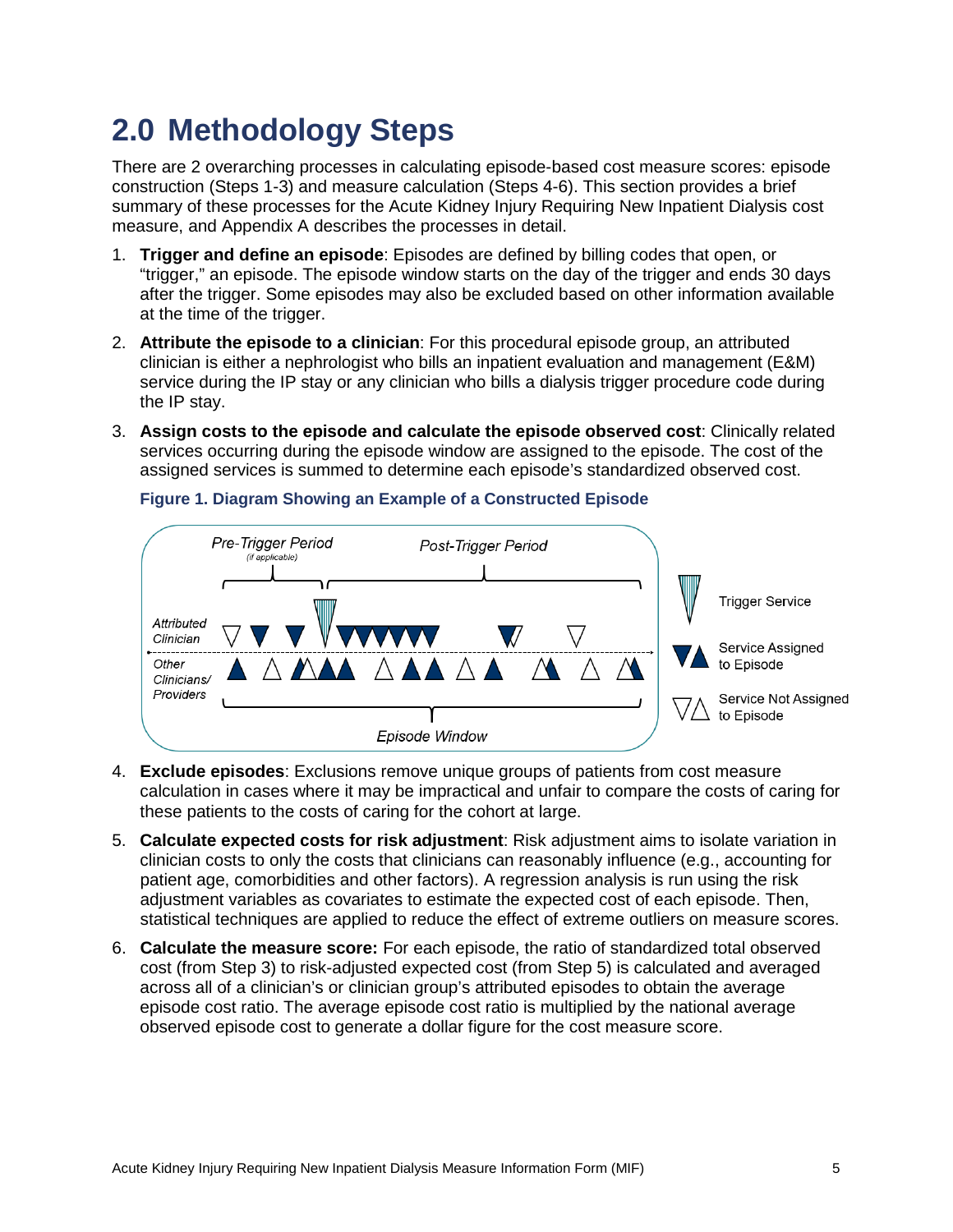# <span id="page-5-0"></span>**3.0 Measure Specifications Quick Reference**

This section provides a quick, at-a-glance reference for the Acute Kidney Injury Requiring New Inpatient Dialysis episode-based cost measure specifications. More details on each component can be found in [Appendix A,](#page-7-0) and the full list of codes and logic used to define each component can be found within the Measure Codes List file.

#### **Episode Window**: During what time period are costs measured?

Pre-Trigger Window: 0 days **Post-Trigger Window: 30 days** Post-Trigger Window: 30 days

#### **Triggers**: Patients receiving what medical care are included in the measure?

- A procedure code for hemodialysis or dialysis procedure (Current Procedural Terminology / Healthcare Common Procedure Coding System [CPT/HCPCS] 90935, 90937, 90945, 90947) that occurs during an IP stay, or
- A relevant IP E&M service code (CPT/HCPCS 99221, 99222, 99223, 99231, 99232, 99233, 99234, 99235, 99236, 99238, 99239, 99291) billed by a nephrologist during an IP stay, when also accompanied by either (i) a diagnosis code for acute kidney failure and a revenue center code for inpatient renal dialysis, or (ii) a diagnosis code for acute kidney failure and a particular ICD-10 procedure code for urinary filtration or irrigation of peritoneal cavity using dialysate, percutaneous approach

#### **Service Assignment**: Which clinically related costs are included in the measure?

Assigned services generally fall within the following clinical themes:

- Dialysis
- Follow-Up for Kidney Disease
- Acute Kidney Injury (AKI)
- Volume Overload
- Hypertensive Urgency / Emergency
- Hypotension
- Electrolyte Abnormalities
- Dialysis Catheter Placement / Complications
- Anemia, Non-Hemolytic and Non-Primary Marrow
- Medication Side Effects

#### **Risk Adjustors**: Which risk factors are accounted for in the risk adjustment model?

- Standard risk adjustors, including comorbidities captured by 79 Hierarchical Condition Category (HCC) codes that map with over 9,500 ICD-10-CM codes, interaction variables accounting for a range of comorbidities, patient age category, patient disability status, patient end-stage renal disease (ESRD) status, and recent use of institutional long-term care.
- Measure-specific risk adjustors including but not limited to prior fistula/graft placement, vein mapping, glomerular disease, length of hospital stay, and number of days in ICU/CCU.
- For the full list of standard and measure-specific risk adjustment variables, please reference the "RA" and "RA\_Details" tabs of the Measure Codes List file.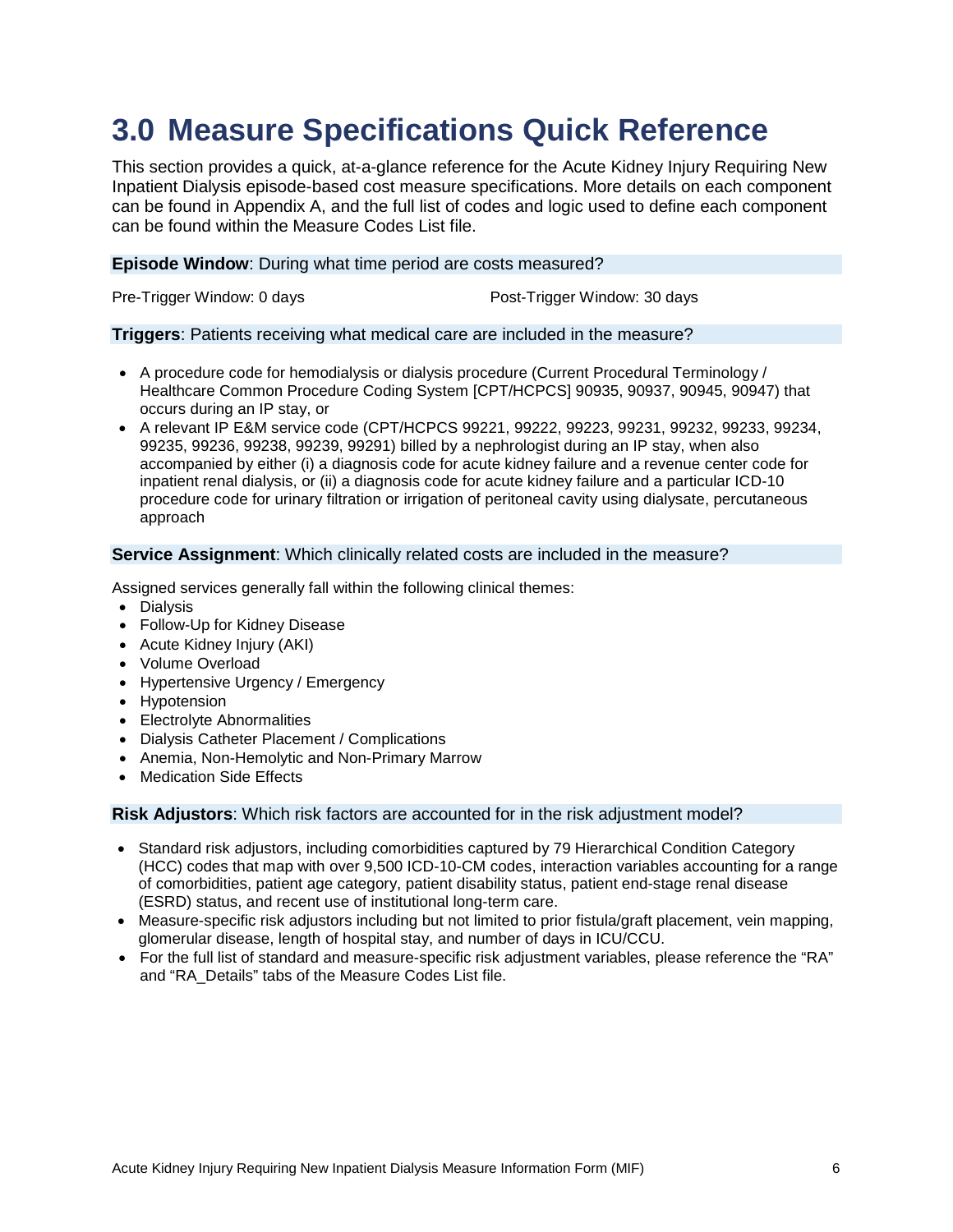#### **Exclusions**: Which populations are excluded from measure calculation?

- Standard exclusions to ensure data completeness:
	- $\circ$  The patient has a primary payer other than Medicare for any time overlapping the episode window or 120-day lookback period prior to the trigger day.
	- o The patient was not enrolled in Medicare Parts A and B for the entirety of the lookback period plus episode window, or was enrolled in Part C for any part of the lookback plus episode window.
	- o No main clinician is attributed the episode.
	- o The patient's date of birth is missing.
	- o The patient's death date occurred before the episode ended.
	- o The episode trigger claim was not performed in an IP hospital based on its place of service.
	- $\circ$  The IP facility is not a short-term stay acute hospital as defined by subsection (d).<sup>10</sup>
- Measure-specific exclusions including but not limited to plasmapheresis, drug overdose/poisoning, kidney transplant, recent outpatient dialysis, and dialysis occurring without a concurrent inpatient stay. For the full list of measure-specific exclusions, please reference the "Exclusions" and "Exclusions\_Details" tabs of the Measure Codes List file.

 $\ddot{\phantom{a}}$ 

<span id="page-6-0"></span> $10$  For more information on short-term stay acute hospitals as defined by subsection (d), please refer to Section [A.4.](#page-10-0)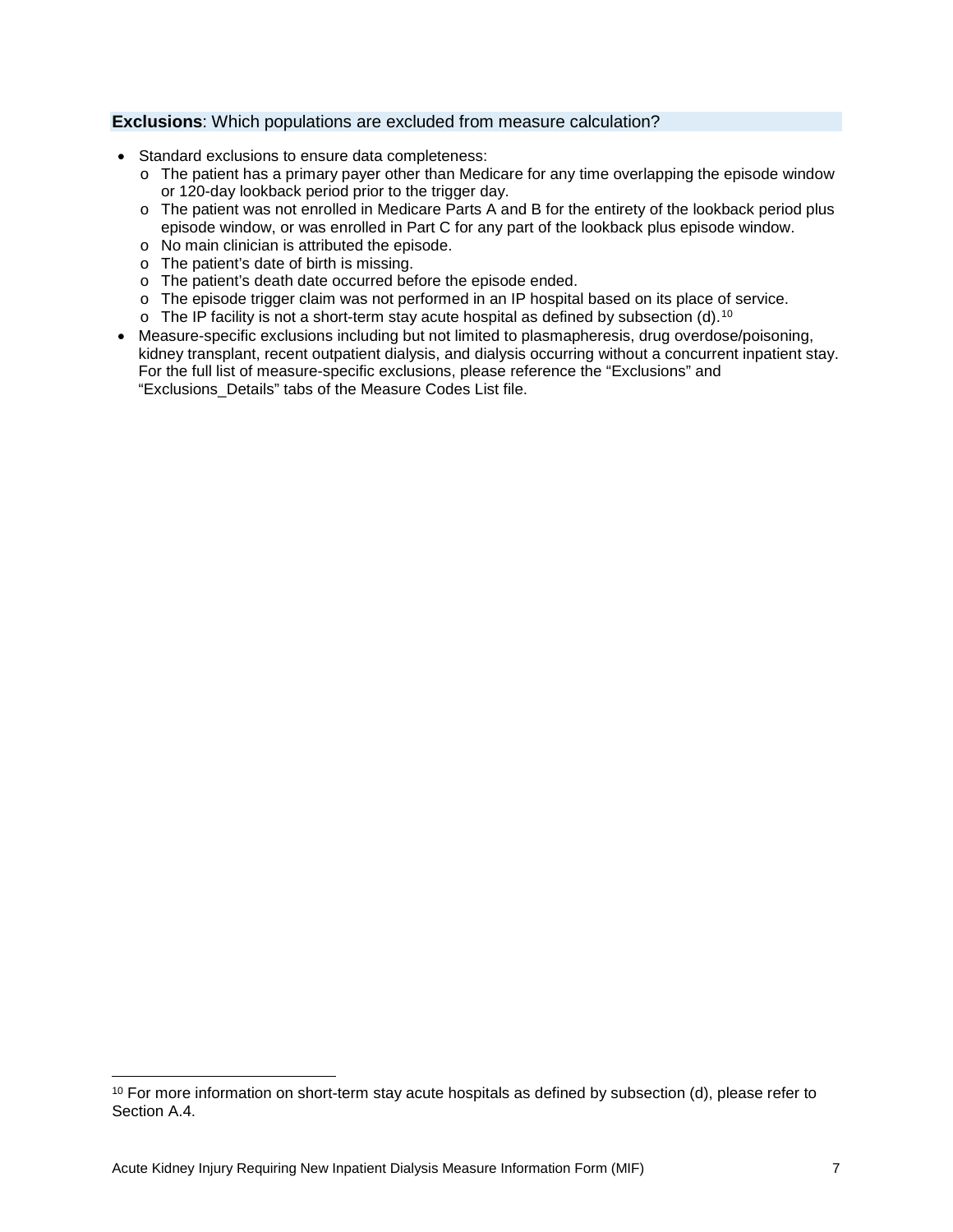# <span id="page-7-0"></span>**Appendix A. Detailed Measure Methodology**

This section contains the technical details for the 2 overarching processes in calculating episode-based cost measure scores in more detail: Sections [A.1](#page-7-1) through [A.3](#page-8-0) describe episode construction and Sections [A.4](#page-10-0) through [A.6](#page-12-0) describe measure calculation.

## <span id="page-7-1"></span>**A.1 Trigger and Define an Episode**

Acute Kidney Injury Requiring New Inpatient Dialysis episodes are defined by CPT/HCPCS codes on Part B Physician/Supplier (Carrier) claims that open, or trigger, an episode. For the codes and logic relevant to this section please see the "Triggers" and "Triggers\_Details" tabs of the Acute Kidney Injury Requiring New Inpatient Dialysis Measure Codes List.

The steps for defining an episode for the Acute Kidney Injury Requiring New Inpatient Dialysis episode group are as follows:

- **Identify** Part B Physician/Supplier claim lines with positive standardized payment that have a trigger code. A trigger code is either (i) a procedure code for dialysis during an IP stay, or (ii) a relevant IP E&M service code billed by a nephrologist during an IP stay.
- Identify the first IP stay that is concurrent to the expense date for the trigger Part B Physician/Supplier claim line.
- **Trigger** an episode if all the following conditions are met for an identified Part B Physician/Supplier claim line:
	- o It was billed by a clinician of a specialty that is eligible for MIPS for trigger codes related to (i).
	- o It was billed by a nephrologist, for trigger codes related to (ii).
	- $\circ$  It does not have a post-operative modifier code.<sup>11</sup>
	- $\circ$  It is the highest cost claim line across all claim lines identified in the above bullets and that have any Acute Kidney Injury Requiring New Inpatient Dialysis trigger code billed for the patient on that day. If multiple Part B Physician/Supplier claim lines with a trigger code occur on different days within a concurrent IP stay, an episode will be triggered by the claim line with the earliest expense date during the IP stay.
- **Establish** the episode window as follows:
	- $\circ$  Establish the episode trigger date as the expense date of the trigger claim line identified in the "Trigger an episode" bullet above.
	- o Establish the episode start date as the episode trigger date.
	- o Establish the episode end date as 30 days after the episode trigger date.

## <span id="page-7-2"></span>**A.2 Attribute Episodes to a Clinician**

Once an episode has been triggered and defined, it is attributed to one or more clinicians of a specialty that is eligible for MIPS. Clinicians are identified by Taxpayer Identification Number (TIN) and National Provider Identifier (NPI) pairs (TIN-NPI), and clinician groups are identified by TIN. Only clinicians of a specialty that is eligible for MIPS or clinician groups where the triggering clinician is of a specialty that is eligible for MIPS are attributed episodes. For codes relevant to this section, please see the "Attribution" tab of the Acute Kidney Injury Requiring New Inpatient Dialysis Measure Codes List.

<span id="page-7-3"></span> $\overline{a}$ <sup>11</sup> Post-operative modifier codes indicate that a clinician billing the service was not involved in the main procedure but was involved in the post-operative care for that procedure, and as such the post-operative clinician would not be responsible for the trigger.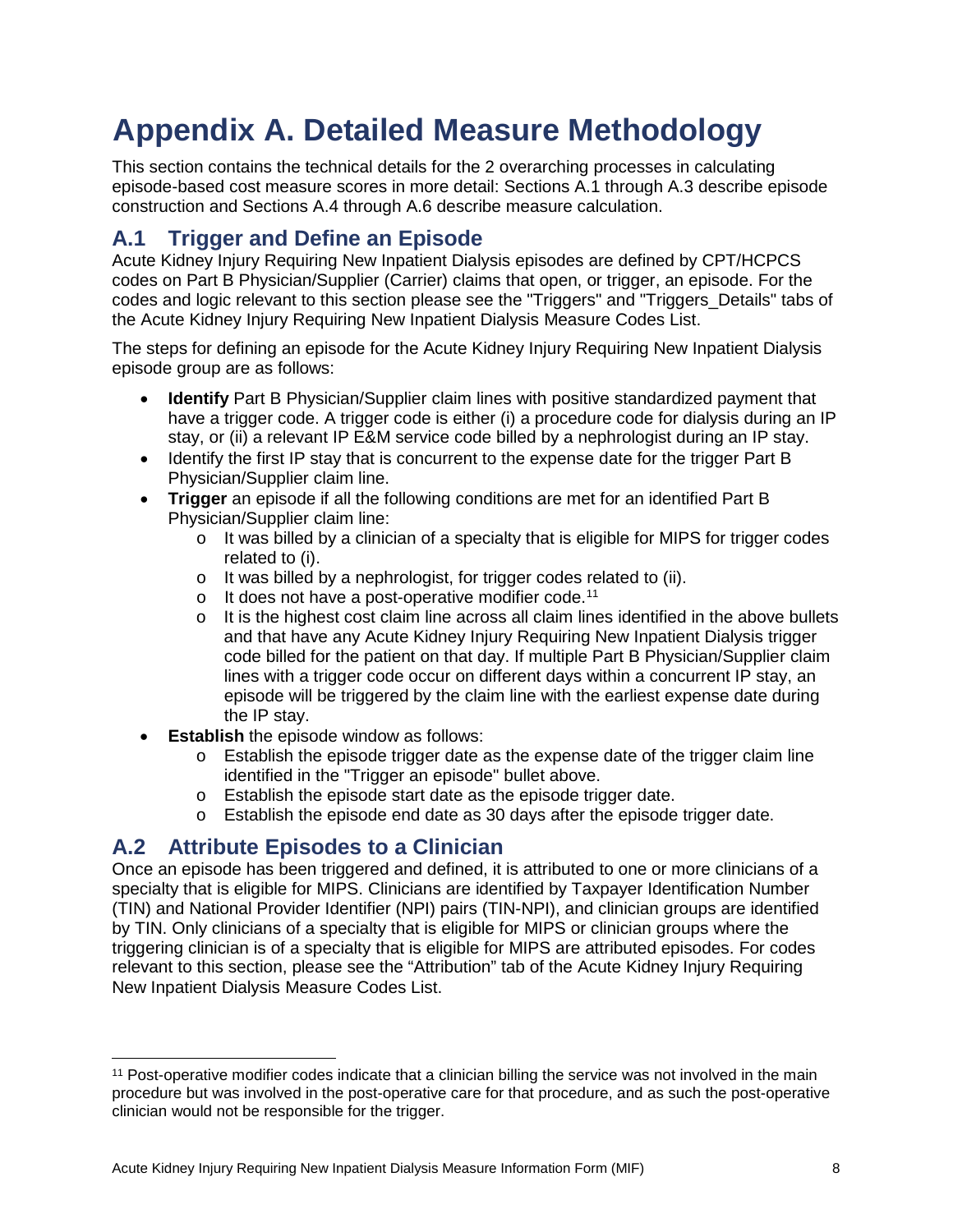The steps for attributing an Acute Kidney Injury Requiring New Inpatient Dialysis episode are as follows:

- **Identify** claim lines with positive standardized payment for any trigger codes that occur during the IP stay concurrent with the trigger.
- **Designate** a TIN-NPI as a main clinician if the following conditions are met:
	- o No assistant modifier code is found on one or more claim lines billed by the clinician.
	- o No exclusion modifier code is found on the same claim line.
- **Designate** a TIN-NPI as an assistant clinician if the following conditions are met:
	- o The TIN-NPI was not designated as a main clinician.
	- o An assistant modifier code is found.
	- o No exclusion modifier code is found.
- **Attribute** an episode to any TIN-NPI designated as a main or assistant clinician.
- **Attribute** episodes to the TIN by aggregating all episodes attributed to NPIs that bill to that TIN. If the same episode is attributed to more than one NPI within a TIN, the episode is attributed only once to that TIN.

Future attribution rules may benefit from the implementation of patient relationship categories<sup>[12](#page-8-1)</sup> and codes.[13](#page-8-2) As required by Section 101(f) of the Medicare Access and CHIP Reauthorization Act of 2015 (MACRA), CMS will consider how to incorporate the patient relationship categories into episode-based cost measurement methodology as clinicians and billing experts gain experience with them.<sup>[14](#page-8-3)</sup>

## <span id="page-8-0"></span>**A.3 Assign Costs to an Episode and Calculate Total Observed Episode Cost**

Services, and their Medicare costs, are assigned to an episode only when clinically related to the attributed clinician's role in managing patient care during the episode. Assigned services may include treatment and diagnostic services, ancillary items, services directly related to treatment, and those furnished as a consequence of care (e.g., complications, readmissions, unplanned care, and emergency department visits). Unrelated services are not assigned to the episode. For example, the cost of care for a chronic condition that occurs during the episode but is not related to the clinical management of the patient relative to the inpatient dialysis service for acute kidney injury would not be assigned.

To ensure that only clinically related services are included, services during the episode window are assigned to the episode based on a series of service assignment rules, which are listed in

<span id="page-8-1"></span> $\ddot{\phantom{a}}$ <sup>12</sup> The MACRA Patient Relationship Categories aim to distinguish the relationship and responsibility of a clinician with a patient at the time of furnishing an item or service, thereby facilitating the attribution of patients and episodes to one or more clinicians for purposes of measure score calculations. For more information on Patient Relationship Categories, please refer to the [Patient Relationship Categories and](https://www.cms.gov/Medicare/Quality-Initiatives-Patient-Assessment-Instruments/Value-Based-Programs/MACRA-MIPS-and-APMs/CMS-Patient-Relationship-Categories-and-Codes.pdf)  [codes operational list.](https://www.cms.gov/Medicare/Quality-Initiatives-Patient-Assessment-Instruments/Value-Based-Programs/MACRA-MIPS-and-APMs/CMS-Patient-Relationship-Categories-and-Codes.pdf) [\(https://www.cms.gov/Medicare/Quality-Initiatives-Patient-Assessment-](https://www.cms.gov/Medicare/Quality-Initiatives-Patient-Assessment-Instruments/Value-Based-Programs/MACRA-MIPS-and-APMs/CMS-Patient-Relationship-Categories-and-Codes.pdf)[Instruments/Value-Based-Programs/MACRA-MIPS-and-APMs/CMS-Patient-Relationship-Categories](https://www.cms.gov/Medicare/Quality-Initiatives-Patient-Assessment-Instruments/Value-Based-Programs/MACRA-MIPS-and-APMs/CMS-Patient-Relationship-Categories-and-Codes.pdf)[and-Codes.pdf\)](https://www.cms.gov/Medicare/Quality-Initiatives-Patient-Assessment-Instruments/Value-Based-Programs/MACRA-MIPS-and-APMs/CMS-Patient-Relationship-Categories-and-Codes.pdf)

<span id="page-8-2"></span><sup>&</sup>lt;sup>13</sup> The MACRA Patient Relationship Codes are Healthcare Common Procedure Coding System (HCPCS) Level II modifier codes that clinicians report on claims to identify their patient relationship category. For the Patient Relationship Codes, please see [Table 27 of the CY 2018 Physician Fee Schedule final rule.](https://www.federalregister.gov/d/2017-23953/p-2203) [\(https://www.federalregister.gov/d/2017-23953/p-2203\)](https://www.federalregister.gov/d/2017-23953/p-2203)

<span id="page-8-3"></span><sup>&</sup>lt;sup>14</sup> For more information on the [Patient](https://qpp-cm-prod-content.s3.amazonaws.com/uploads/236/Patient-Relationship-Categories-and-Codes-webinar-FAQ.pdf) Relationship Categories and Codes, please download the Patient [Relationship Categories and Codes FAQ.](https://qpp-cm-prod-content.s3.amazonaws.com/uploads/236/Patient-Relationship-Categories-and-Codes-webinar-FAQ.pdf) [\(https://qpp-cm-prod-](https://qpp-cm-prod-content.s3.amazonaws.com/uploads/236/Patient-Relationship-Categories-and-Codes-webinar-FAQ.pdf)

[content.s3.amazonaws.com/uploads/236/Patient-Relationship-Categories-and-Codes-webinar-FAQ.pdf\)](https://qpp-cm-prod-content.s3.amazonaws.com/uploads/236/Patient-Relationship-Categories-and-Codes-webinar-FAQ.pdf)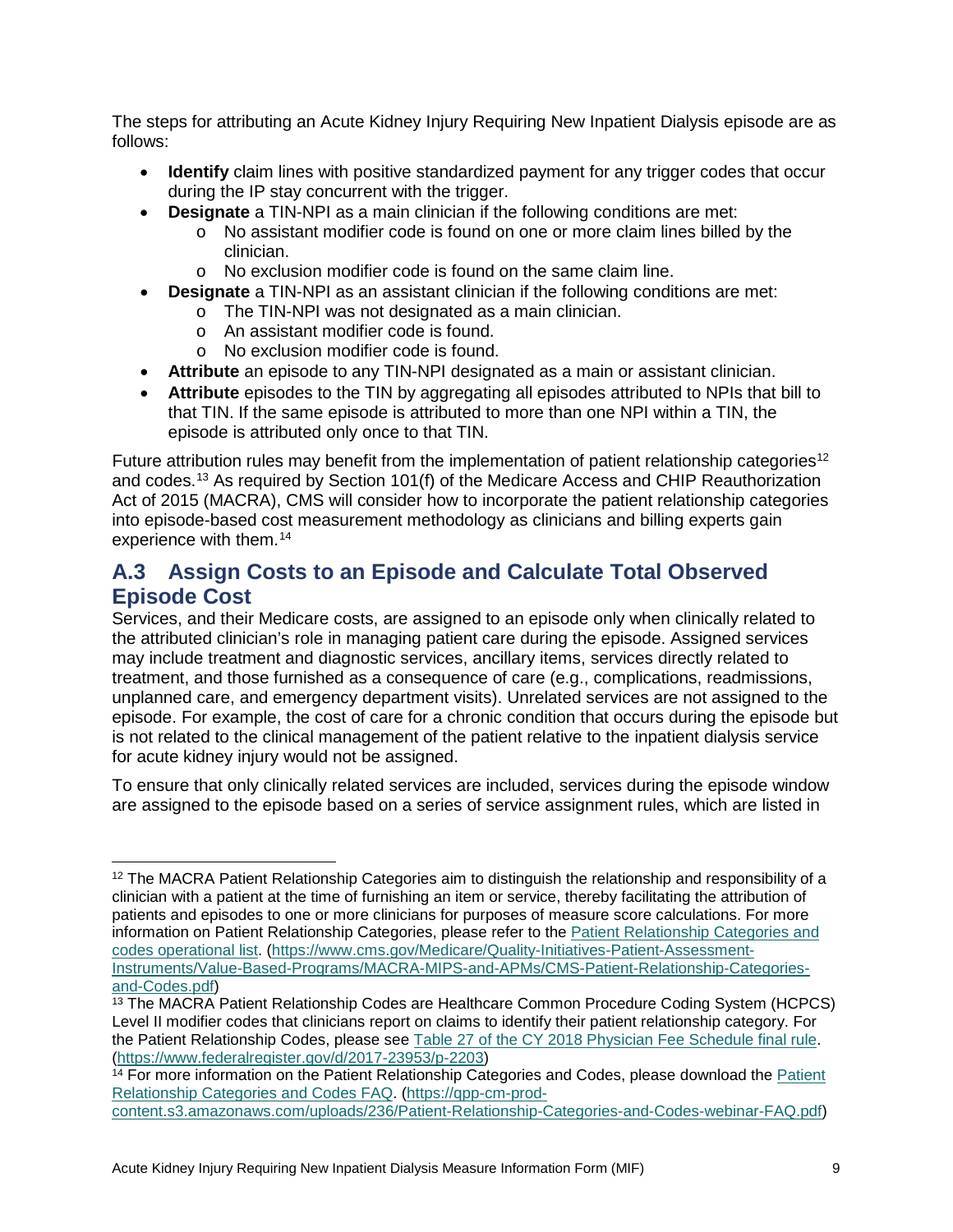the "Service\_Assignment" tab of the Acute Kidney Injury Requiring New Inpatient Dialysis Measure Codes List file.

For the Acute Kidney Injury Requiring New Inpatient Dialysis episode group, only services performed in the following service categories are considered for assignment to the episode costs:

- Emergency Department (ED)
- Outpatient (OP) Facility and Clinician Services
- IP Medical
- IP Surgical

In addition to service category, service assignment rules may be modified based on the service category in which the service is performed, as listed above. Service assignment rules may also be defined based on specific (i) service information alone or service information combined with diagnosis information, (ii) prior incidence of service, and/or (iii) the timing of the service, as detailed below.

- Services may be assigned to the episode based on the following service information combinations:
	- o High level service code alone
	- o High level service code combined with first 3 digits of the International Classification of Diseases  $-10<sup>th</sup>$  Revision diagnosis code (3-digit ICD-10 diagnosis code)
	- o High level service code combined with full ICD-10 diagnosis code
	- o High level service code combined with more specific service code
	- o High level service code combined with more specific service code and with 3 digit ICD-10 diagnosis code
	- o High level service code combined with more specific service code and with full ICD-10 diagnosis code
- Assigned services may be further refined by prior incidence of service or diagnosis:
	- o Services may be assigned unconditionally (regardless of prior incidence of the service in patient's recent claims history).
	- o Services may be assigned if newly occurring.
	- o Services may be assigned in combination with a diagnosis if the service is newly occurring.
	- $\circ$  Services may be assigned in combination with a diagnosis if the diagnosis is newly occurring.
	- $\circ$  Services may be assigned in combination with a diagnosis if either the service OR the diagnosis are newly occurring.
	- $\circ$  Services may be assigned in combination with a diagnosis if both the service AND the diagnosis are newly occurring.
- Services as defined by the applicable combinations and incidence options above may be assigned with only specific timing:
	- o Services may be assigned based on whether or not the service occurs before the trigger (in the pre-trigger window) and/or after the trigger (in the post-trigger window).
	- $\circ$  Services may be assigned only if they occur within a particular number of days from the trigger within the episode window, and services may be assigned for a period shorter than the full duration of the episode window.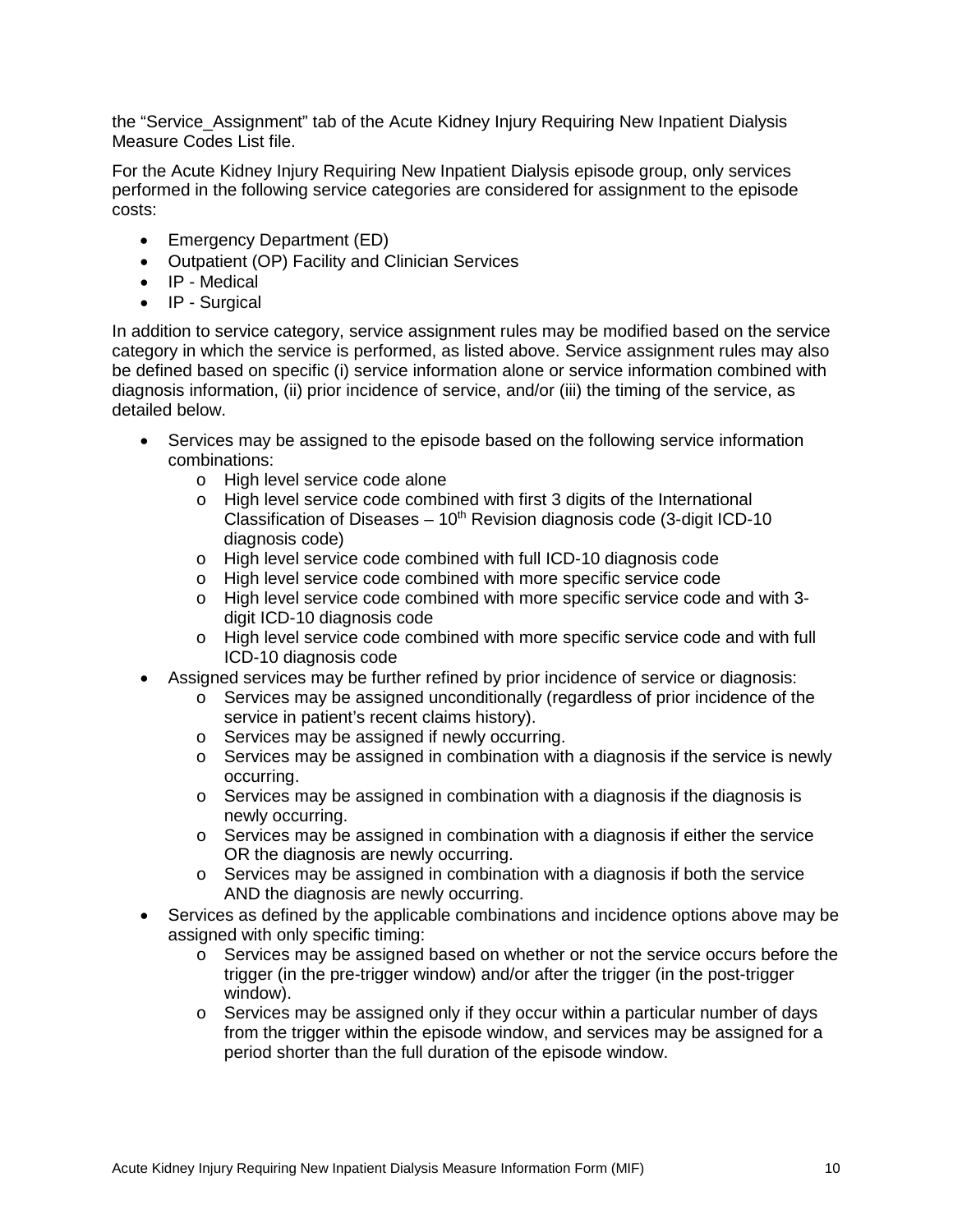The steps for assigning costs are as follows:

- **Identify** all services on claims with positive standardized payment that occur within the episode window.
- **Assign** identified services to the episode based on the types of service assignment rules described above.
- **Assign** all claims with trigger codes occurring during the trigger day/stay.
- **Assign** all physician claims and DME claims occurring during concurrent IP stay.
- **Assign** all IP E&M claims during IP stays in the post-trigger window assigned to episode.
- **Sum** standardized Medicare allowed amounts for all claims assigned to each episode to obtain the standardized total observed episode cost.

Service Assignment Example

- Clinician A provides an inpatient dialysis service for acute kidney injury for Patient K. This service triggers an Acute Kidney Injury Requiring New Inpatient Dialysis episode, which is attributed to Clinician A.
- Clinician B treats the patient in the emergency department for breakdown of vascular dialysis catheter, which is considered a clinically related service, during the episode window.
- Because care for breakdown of vascular dialysis catheter during the episode window is considered to be clinically related to the initial inpatient dialysis service for acute kidney injury, the cost of the care for breakdown of vascular dialysis catheter will be assigned to Clinician A's Acute Kidney Injury Requiring New Inpatient Dialysis episode.

# <span id="page-10-0"></span>**A.4 Exclude Episodes**

Before measure calculation, episode exclusions are applied to remove certain episodes from measure score calculation. Certain exclusions are applied across all procedural episode groups, and other exclusions are specific to this measure, based on consideration of the clinical characteristics of a homogenous patient cohort. All measure-specific exclusions are listed in the "Exclusions" and "Exclusions\_Details" tabs in the Acute Kidney Injury Requiring New Inpatient Dialysis Measure Codes List file.

The steps for episode exclusion are as follows:

- **Exclude** episodes from measure calculation if:
	- $\circ$  The patient has a primary payer other than Medicare for any time overlapping the episode window or 120-day lookback period prior to the trigger day.
	- o The patient was not enrolled in Medicare Parts A and B for the entirety of the lookback period plus episode window, or was enrolled in Part C for any part of the lookback plus episode window.
	- o No main clinician is attributed the episode.
	- o The patient's date of birth is missing.
	- o The patient's death date occurred before the episode ended.
	- $\circ$  The episode trigger claim was not performed in an IP hospital based on its place of service.
	- o The IP facility is not a short-term stay acute hospital as defined by subsection (d) when an IP stay concurrent with the trigger is found.<sup>[15](#page-10-1)</sup>

<span id="page-10-1"></span> $\overline{a}$ <sup>15</sup> Only stays at IP facilities that are paid under a short-term stay acute hospital as defined by subsection (d) will be included. Subsection (d) hospitals are hospitals in the 50 states and D.C. other than: psychiatric hospitals, rehabilitation hospitals, hospitals whose inpatients are predominantly under 18 years old, hospitals whose average inpatient length of stay exceeds 25 days, and hospitals involved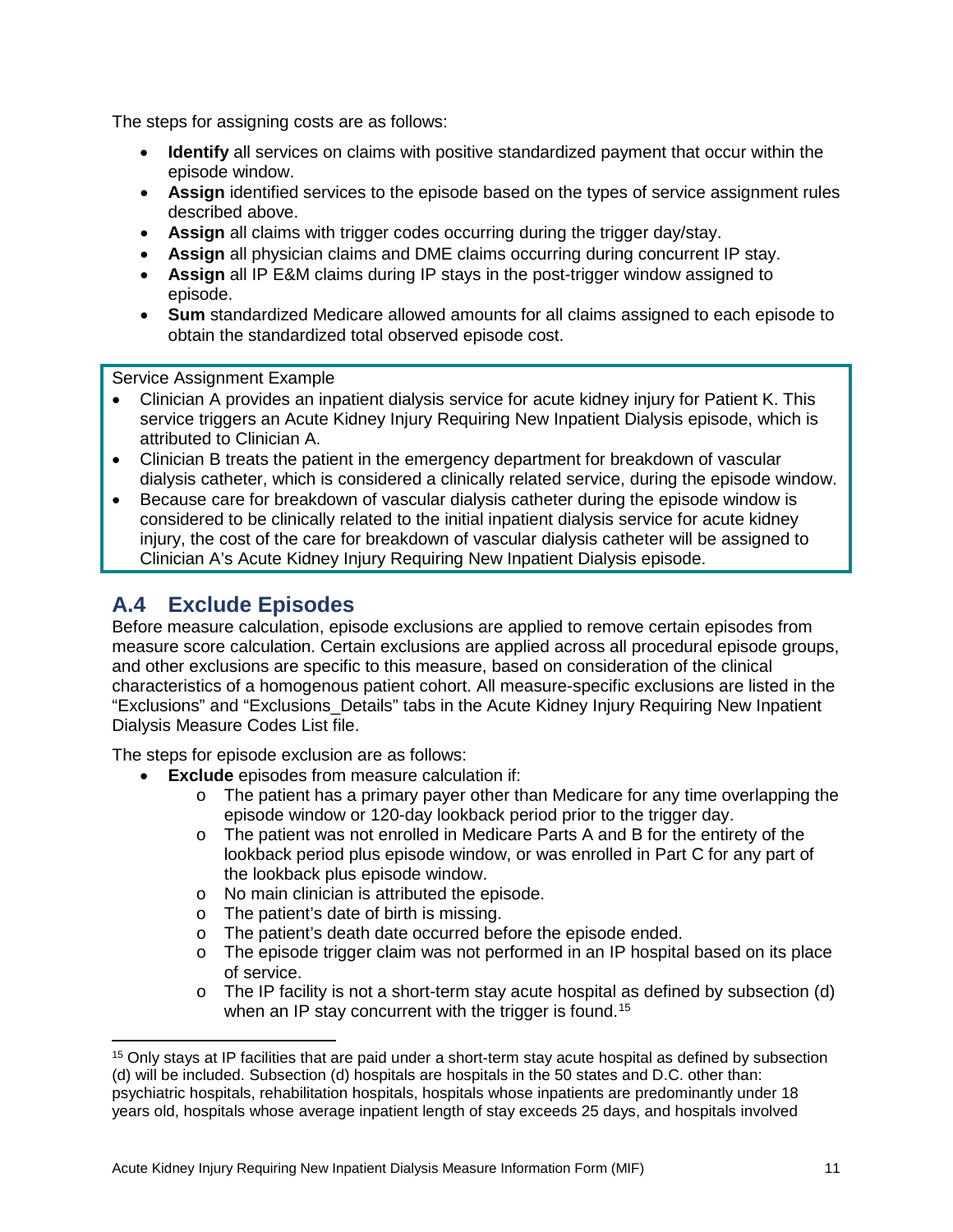• **Apply** measure-specific exclusions, which check the patient's Medicare claims history for certain billing codes (as specified in the Measure Codes List file) that indicate the presence of a particular procedure, condition, or characteristic.

## <span id="page-11-0"></span>**A.5 Estimate Expected Costs through Risk Adjustment**

Risk adjustment is used to estimate expected episode costs in recognition of the different levels of care patients may require due to comorbidities, disability, age, and other risk factors. The risk adjustment model includes variables from the CMS Hierarchical Condition Category Version 22 (CMS-HCC V22) 2016 Risk Adjustment Model, [16](#page-11-1) as well as other standard risk adjustors (e.g., patient age) and variables for clinical factors that may be outside the attributed clinician's reasonable influence. A full list of risk adjustment variables can be found in the "RA" and "RA\_Details" tabs of the Acute Kidney Injury Requiring New Inpatient Dialysis Measure Codes List file.

Steps for defining risk adjustment variables and estimating the risk adjustment model are as follows:

- **Define** HCC and episode group-specific risk adjustors using service and diagnosis information found on the patient's Medicare claims history in the 120-day period prior to the episode trigger day (or the timing specified in the "RA\_Details" tab of the Measure Codes List file) for certain billing codes that indicate the presence of a procedure, condition, or characteristic.
- **Define** other risk adjustors that rely upon Medicare beneficiary enrollment and assessment data as follows:
	- o Identify patients who are originally "Disabled without ESRD" or "Disabled with ESRD" using the original reason for joining Medicare field in the Medicare beneficiary EDB.
	- o Identify patients with ESRD if their enrollment indicates ESRD coverage, ESRD dialysis, or kidney transplant in the Medicare beneficiary EDB in the lookback period.
	- $\circ$  Identify patients who have spent at least 90 days in a long-term care institution without having been discharged to the community for 14 days, based on LTC MDS assessment data, during the lookback period.
- **Drop** risk adjustors that are defined for less than 15 episodes nationally to avoid using very small samples.
- **Categorize** patients into age ranges using their date of birth information in the Medicare beneficiary EDB. If an age range has a cell count less than 15, collapse this in the next adjacent age range category towards the reference category (65-69).
- **Include** the Inpatient Prospective Payment System (IPPS) DRG weight of the Medicare Severity Diagnosis-Related Group (MS-DRG) of the episode's trigger IP stay, if an IP stay is found, as a numerical risk adjustor.

 $\ddot{\phantom{a}}$ extensively in treatment for or research on cancer. For details on the identification of these hospitals, please refer to the CMS Certification Number (CCN) definitions for Short-term (General and Specialty) Hospitals facility types in Section 2779A1 of [Chapter 2 of the CMS State Operation Manual.](https://www.cms.gov/Regulations-and-Guidance/Guidance/Manuals/Downloads/som107c02.pdf) [\(https://www.cms.gov/Regulations-and-Guidance/Guidance/Manuals/Downloads/som107c02.pdf\)](https://www.cms.gov/Regulations-and-Guidance/Guidance/Manuals/Downloads/som107c02.pdf)

<span id="page-11-1"></span><sup>&</sup>lt;sup>16</sup> CMS uses an HCC risk adjustment model to calculate risk scores. The HCC model ranks diagnoses into categories that represent conditions with similar cost patterns. Higher categories represent higher predicted healthcare costs, resulting in higher risk scores. There are over 9,500 ICD-10-CM codes that map to one or more of the 79 HCC codes included in the CMS-HCC V22 model.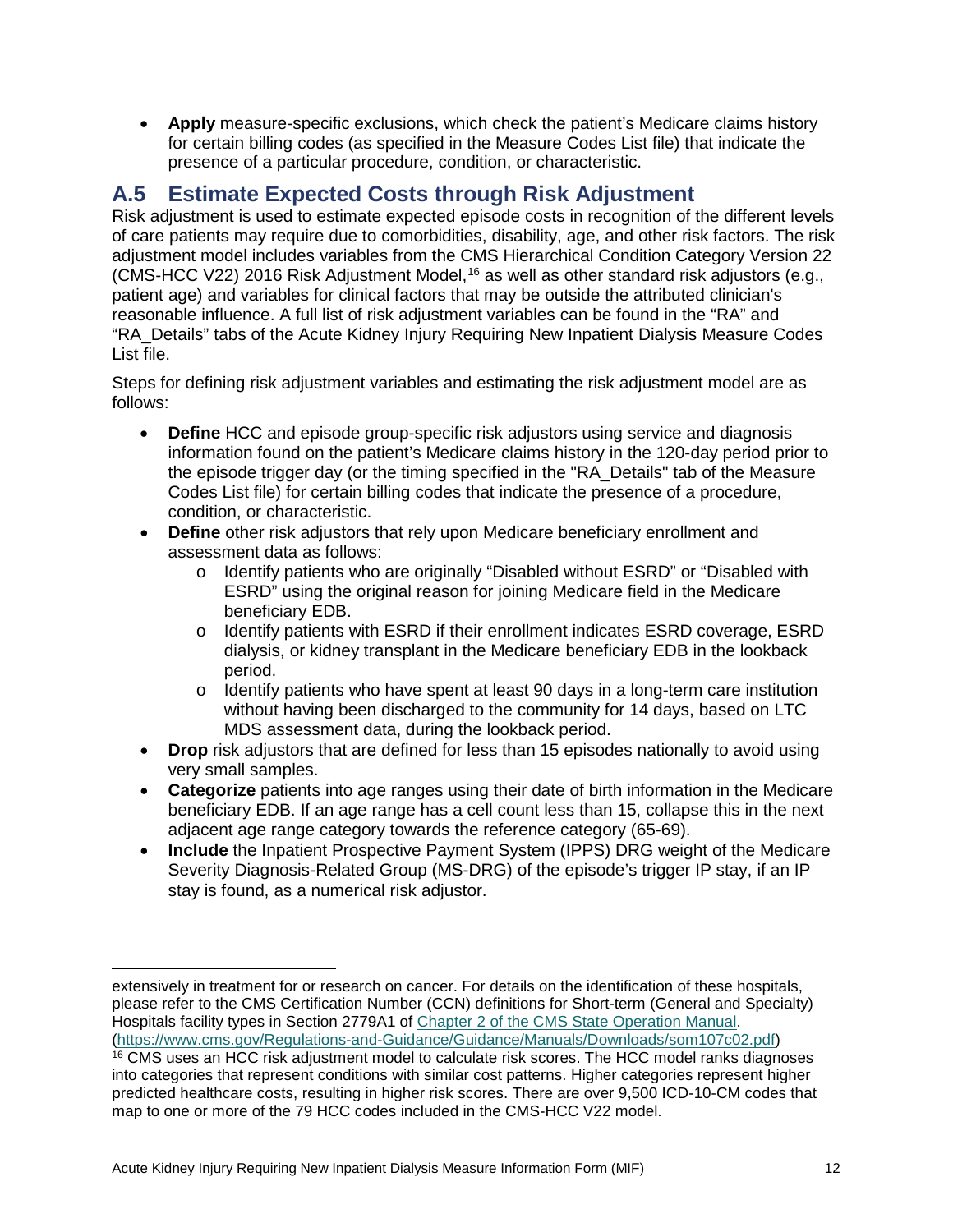- **Run** an ordinary least squares (OLS) regression model to estimate the relationship between all the risk adjustment variables and the dependent variable, the standardized observed episode cost, to obtain the risk-adjusted expected episode cost.
- **Winsorize**[17](#page-12-1) expected costs as follows.
	- $\circ$  Assign the value of the 0.5<sup>th</sup> percentile to all expected episode costs below the  $0.5<sup>th</sup>$  percentile.
	- $\circ$  Renormalize<sup>[18](#page-12-2)</sup> values by multiplying each episode's winsorized expected cost by the average expected cost, and dividing the resultant value by the average winsorized expected cost.
- **Exclude**<sup>[19](#page-12-3)</sup> episodes with outliers as follows.
	- o Calculate each episode's residual as the difference between the re-normalized, winsorized expected cost computed above and the observed cost.
	- $\circ$  Exclude episodes with residuals below the 1<sup>st</sup> percentile or above the 99<sup>th</sup> percentile of the residual distribution.
	- o Renormalize the resultant expected cost values by multiplying each episode's winsorized expected costs after excluding outliers by the average standardized observed cost after excluding outliers, and dividing by the average winsorized expected cost after excluding outliers.

### <span id="page-12-0"></span>**A.6 Calculate Measure Scores**

Measure scores are calculated for a TIN or TIN-NPI as follows:

- Calculate the ratio of observed to expected episode cost for each episode attributed to the clinician/clinician group.
- Calculate the average ratio of observed to expected episode cost across the total number of episodes attributed to the clinician/clinician group.
- Multiply the average ratio of observed to expected episode cost by the national average observed episode cost to generate a dollar figure representing risk-adjusted average episode cost.

The clinician-level or clinician group practice-level risk-adjusted cost for any attributed clinician (or clinician group practice) "j" can be represented mathematically as:

$$
Measure \; Score_j = \left(\frac{1}{n_j} \sum_{i \in I_j} \frac{Y_{ij}}{\widehat{Y_{ij}}}\right) \left(\frac{1}{n} \sum_j \sum_{i \in \{I_j\}} Y_{ij}\right)
$$

<span id="page-12-1"></span> $\overline{a}$ <sup>17</sup> Winsorization aims to limit the effects of extreme values on expected costs. Winsorization is a statistical transformation that limits extreme values in data to reduce the effect of possible outliers. Winsorization of the lower end of the distribution (i.e., bottom coding) involves setting extremely low predicted values below a predetermined limit to be equal to that predetermined limit.

<span id="page-12-2"></span><sup>&</sup>lt;sup>18</sup> Renormalization is performed after adjustments are made to the episode's expected cost, such as bottom-coding or residual outlier exclusion. This process multiplies the adjusted values by a scalar ratio to ensure that the resulting average is equal to the average of the original value.

<span id="page-12-3"></span> $19$  This step excludes episodes based on outlier residual values from the calculation and renormalizes the resultant values to maintain a consistent average episode cost level.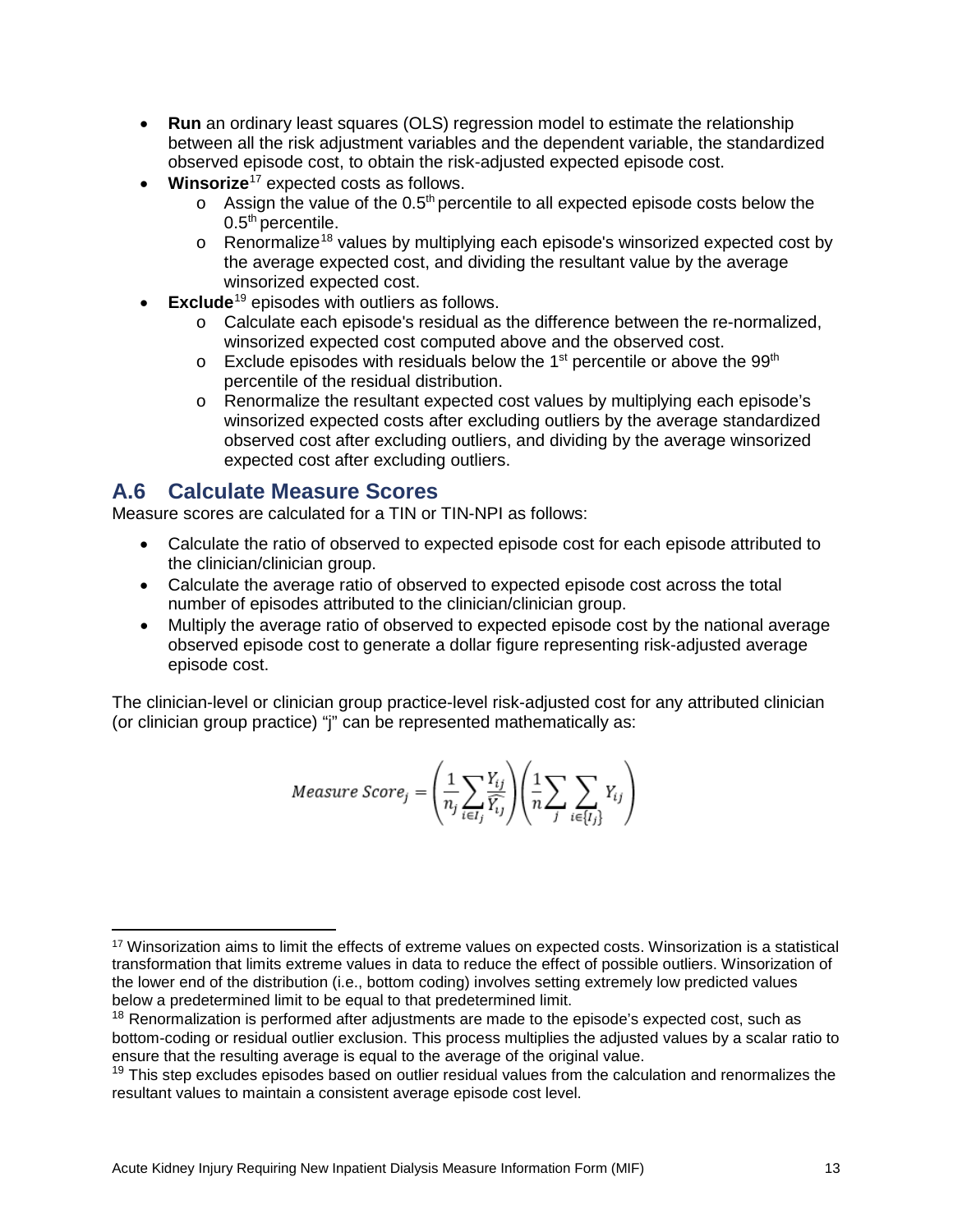#### where:

| Yij                | is the standardized payment for episode <i>i</i> and attributed clinician (or<br>clinician group practice) $j$                                   |
|--------------------|--------------------------------------------------------------------------------------------------------------------------------------------------|
| $\widehat{Y}_{ij}$ | is the expected standardized payment for episode <i>i</i> and clinician (or<br>clinician group practice) $j$ , as predicted from risk adjustment |
| $n_i$              | is the number of episodes for clinician (or clinician group practice) $j$                                                                        |
| $\boldsymbol{n}$   | is the total number of TIN/TIN-NPI attributed episodes nationally                                                                                |
| $i \in \{I_i\}$    | is all episodes <i>i</i> in the set of episodes attributed to clinician (or clinician<br>group practice) $j$                                     |
|                    |                                                                                                                                                  |

A diagram demonstrating a visual depiction of an example measure calculation can be found in Appendix B.

A lower measure score indicates that the observed episode costs are lower than or similar to expected costs for the care provided for the particular patients and episodes included in the calculation, whereas a higher measure score indicates that the observed episode costs are higher than expected for the care provided for the particular patients and episodes included in the calculation.